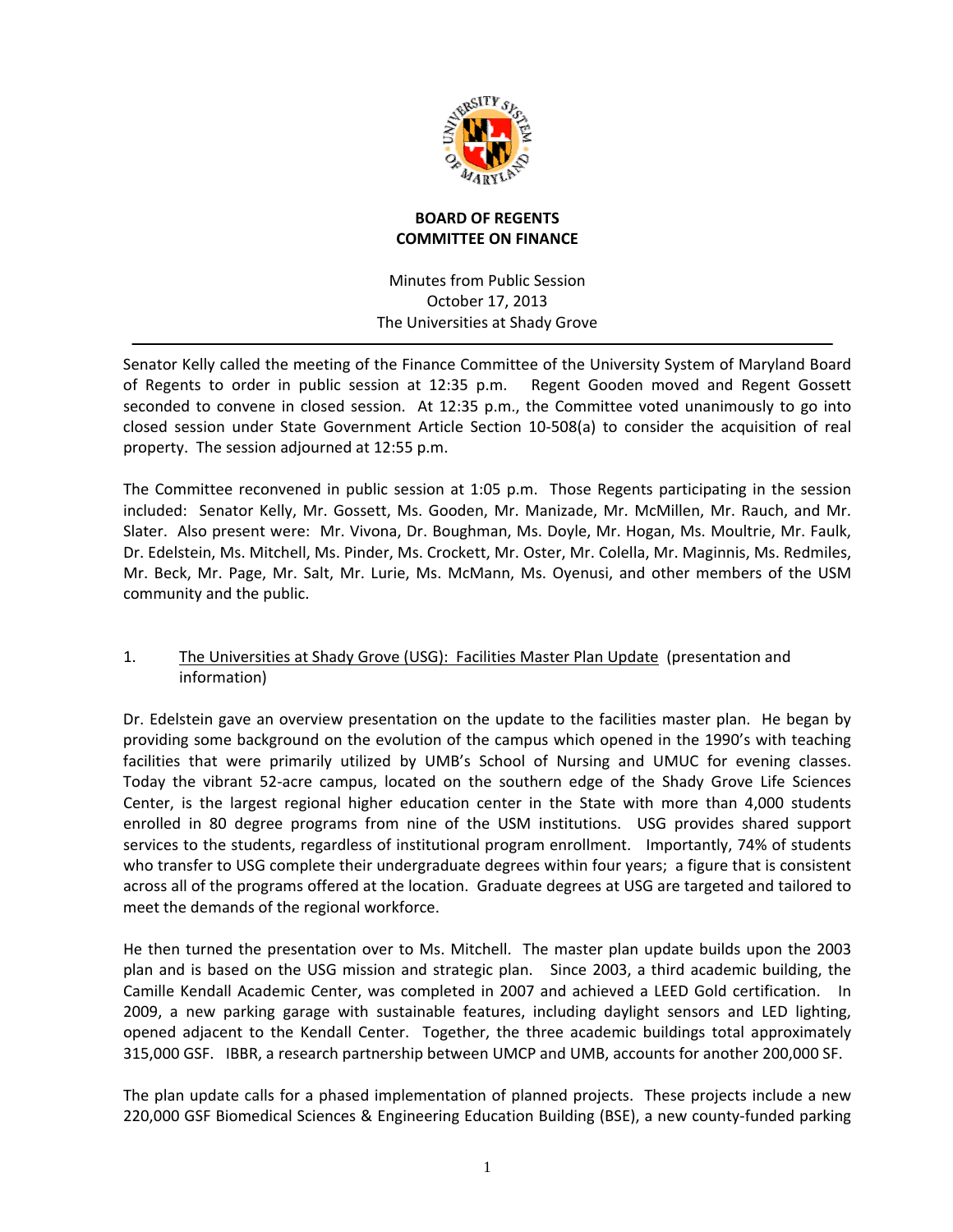structure, and a new gateway to the campus. The new parking structure will be constructed along the perimeter of the campus, as part of an effort to create a more pedestrian-oriented core of the campus. Ms. Mitchell also stressed USG's continued commitment toward a more sustainable campus. She cited facilities renewal initiatives, recycling and compositing programs, and working toward the enhancement of public transportation services as examples.

In closing, Dr. Edelstein pointed to the importance of several powerful partnerships—regional community colleges, especially Montgomery College, USM institutions, IBBR—and the future of Montgomery County and the surrounding region as key to the growth and success of the USG.

Senator Kelly thanked Dr. Edelstein and Ms. Mitchell for the insightful presentation and noted that the Committee would consider the Plan for action at its next meeting scheduled in November.

## **The item was received for information.**

## 2. University of Maryland, Baltimore: Contract Renewal for Scientific Supplies (action)

Mr. Vivona summarized the item. UMB is seeking to exercise the third of five one‐year renewal options of a University System‐wide scientific supplies contract that has been co‐awarded to VWR International and Fisher Scientific. He indicated that this is a very cost efficient contract with discounts ranging from 5% to 73%.

**The Finance Committee recommended that the Board of Regents approve for the University of Maryland, Baltimore, that it may execute the third renewal option of the aforementioned contract consistent with the University System of Maryland Procurement Policies and Procedures; Section VII.C.2.**

(Senator Kelly moved recommendation, Regent Gooden seconded, unanimously approved)

#### 3. Towson University: Increase Authorization for Newell and Richmond Halls Renovations (action)

Mr. Vivona summarized the item. Towson is seeking a \$723,000 increase in project authorization. He indicated that this is a post‐facto request resulting from a review undertaken by the new vice president at the University. While the project was underway, there were life safety matters, as well as site and utilities improvements, that were handled during the course of the renovation. He expressed Towson's desire to clear up their records and added that the USM was also looking at some system changes to avoid similar instances going forward.

#### 4. Towson University: Increase Authorization for Ward and West Halls Renovations (action)

Along the same lines as the previous item, Mr. Vivona indicated that in this instance the University is seeking an increase in project authorization of approximately \$1.24 million to cover energy efficiency improvements undertaken during the renovations to the facilities.

#### [Note: items 3 and 4 were moved together with a single motion]

**The Committee on Finance recommended that the Board of Regents authorize for Towson an increase of \$723,000 in the total project cost for the Newell and Richmond Halls Renovations. Further, the Committee on Finance recommended that the Board of Regents authorize for Towson an increase of \$1,241,702 in the total project cost for the Ward and West Halls Renovations.**